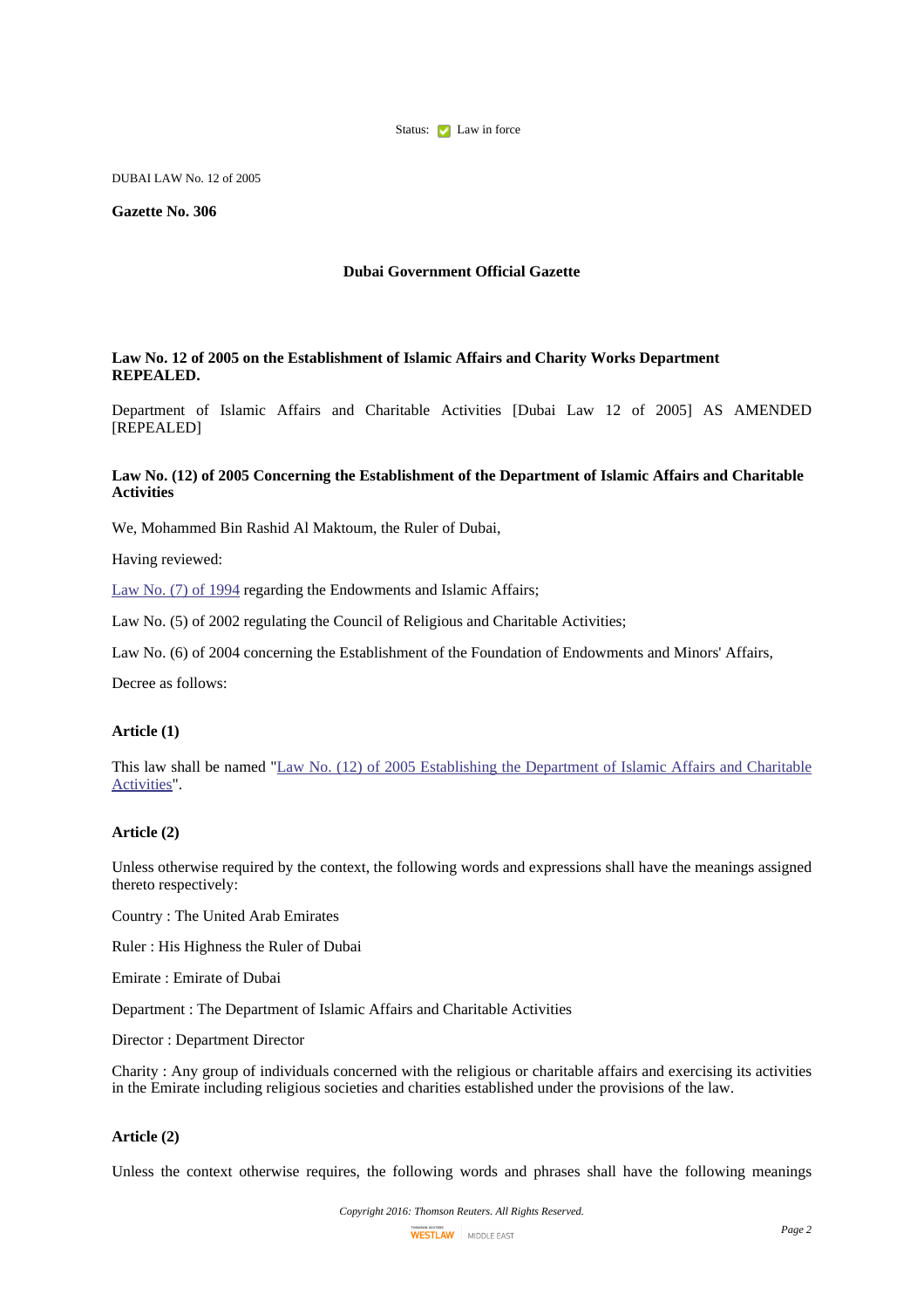respectively assigned next thereto:

State : The United Arab Emirates.

Ruler : His Highness the Ruler of Dubai.

Emirate : Emirate of Dubai.

Department : Islamic Affairs & Charitable Activities Department.

Director : Director General of the Department.

Charitable Societies : Any group of persons concerned with religious or charitable affairs and practices its activities in the Emirate, including religious or charitable societies established in accordance with the provisions hereof.

# **Article (3)**

A department named "the Department of Islamic Affairs and Charitable Activities" shall be established under this law.

#### **Article (4)**

The Department shall be in charge of the following:

1- To formulate the general policy of the Department.

2- To spread the Islamic culture and develop religious awareness.

3- To supervise the process of printing and distribution of the Holy Quran, books, as well as audio and videos tapes.

4- To establish and supervise Quran memorization schools.

5- To look after and supervise the mosques to dully fulfill their purpose in coordination with the Foundation of Endowments and Minors' Affairs.

6- To supervise the construction of mosques to be built by individuals in coordination with Dubai Municipality and the Foundation of Endowments and Minors' Affairs.

7- To supervise the religious celebrations, seminars, conferences and competitions.

8- To supervise charities from the administrative, financial and cultural perspectives and approve their programs.

9- To supervise Islamic research centers and religious material particularly those published and broadcast through the audio, video and read media.

10- To regulate the pilgrimage affairs in collaboration with the competent authorities in the Country.

11- To protect, revive and spread the Islamic heritage.

12- To give religious opinions ("fatwas") on the legal issues referred thereto.

13- To issue work permits to preachers, imams, preachers, teachers and mosque callers as per the regulations issued by the Director in this regard.

# **Article (4)**

The Department shall have the following powers and authorities:

1 to lay down the Department's general policy;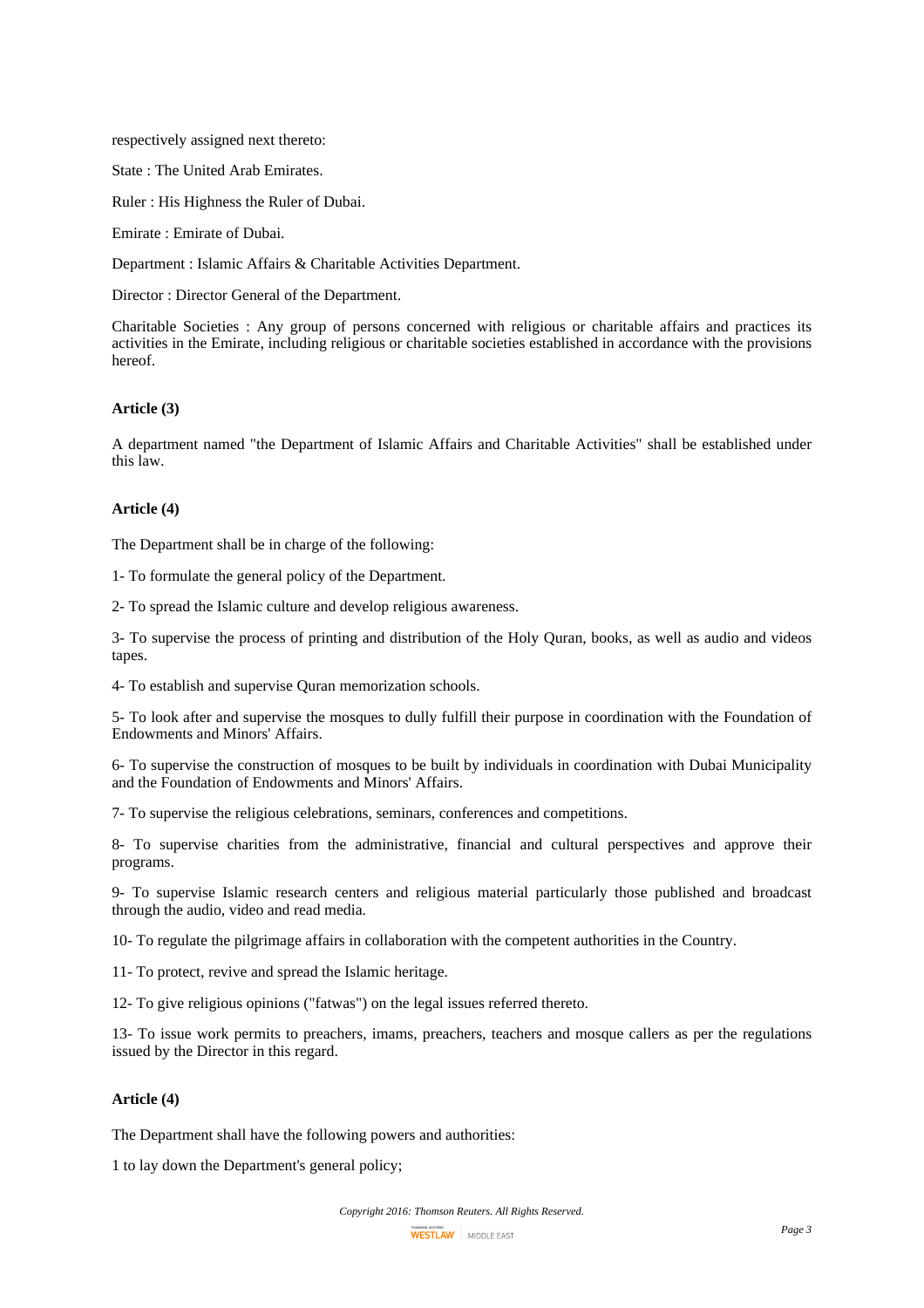2 to propagate the Islamic culture and promote religious awareness;

3 to supervise the printing of the Holy Quran, religious books and visual and audio recordings;

4 to establish and oversee Holy Quran Memorizing Schools;

5 to care for mosques and supervise their management for proper functioning in coordination with Awqaf and Minors Affairs Foundation;

6 to supervise the construction of mosques built by individuals in coordination with Dubai Municipality and Awqaf and Minors Affairs Foundation;

7 to supervise events, symposia, conferences, and religious competitions;

8 to supervise charitable centres and societies administratively, financially, and culturally as well as approve its own programs;

9 to supervise research and Islamic studies centres and religious programs, particularly those propagated and broadcasted through audio, electronic and visual media;

10 to highlight the gracefulness of Islam and emphasize that Islam is appropriate for all times and places;

11 to revive the Islamic heritage by collecting, investigating and studying what would be fitting for Muslim daily life requirements and also find solutions for their problems;

12 to translate works relating to Muslim issues;

13 to organize Hajj affairs in coordination with the concerned authorities in the State;

14 to preserve, revive and spread the Islamic culture;

15 to work on the Fatwa in all juristic matters referred thereto;

16 to grant licenses for all imams, preachers, lecturers, teachers and mosque callers according to the regulations issued by the Director in this regard; and

17 to publish a magazine containing Islam's message and use all mass media to spread the message of that magazine.

## **Article (5)**

The Department shall have a director to be appointed upon a decree by the Ruler. The Director shall be in charge of carrying out the general policy and the proper performance of the Department duties, and shall:

1- Supervise the implementation of the regulations related to the Department and its employees.

2- Supervise the Department employees to ensure the proper performance of the work.

3- Supervise the spending of funds as per the approved budget.

4- Prepare regulations and submit thereof to the Executive Council for approval.

5- Prepare the draft annual budget and the closing account and submit thereof to the Executive Council for approval.

# **Article (6)**

The Department shall have an organization structure as per a resolution of the Executive Council which shall appoint the management team of the Department under the provisions of this law.

**Article (7)**